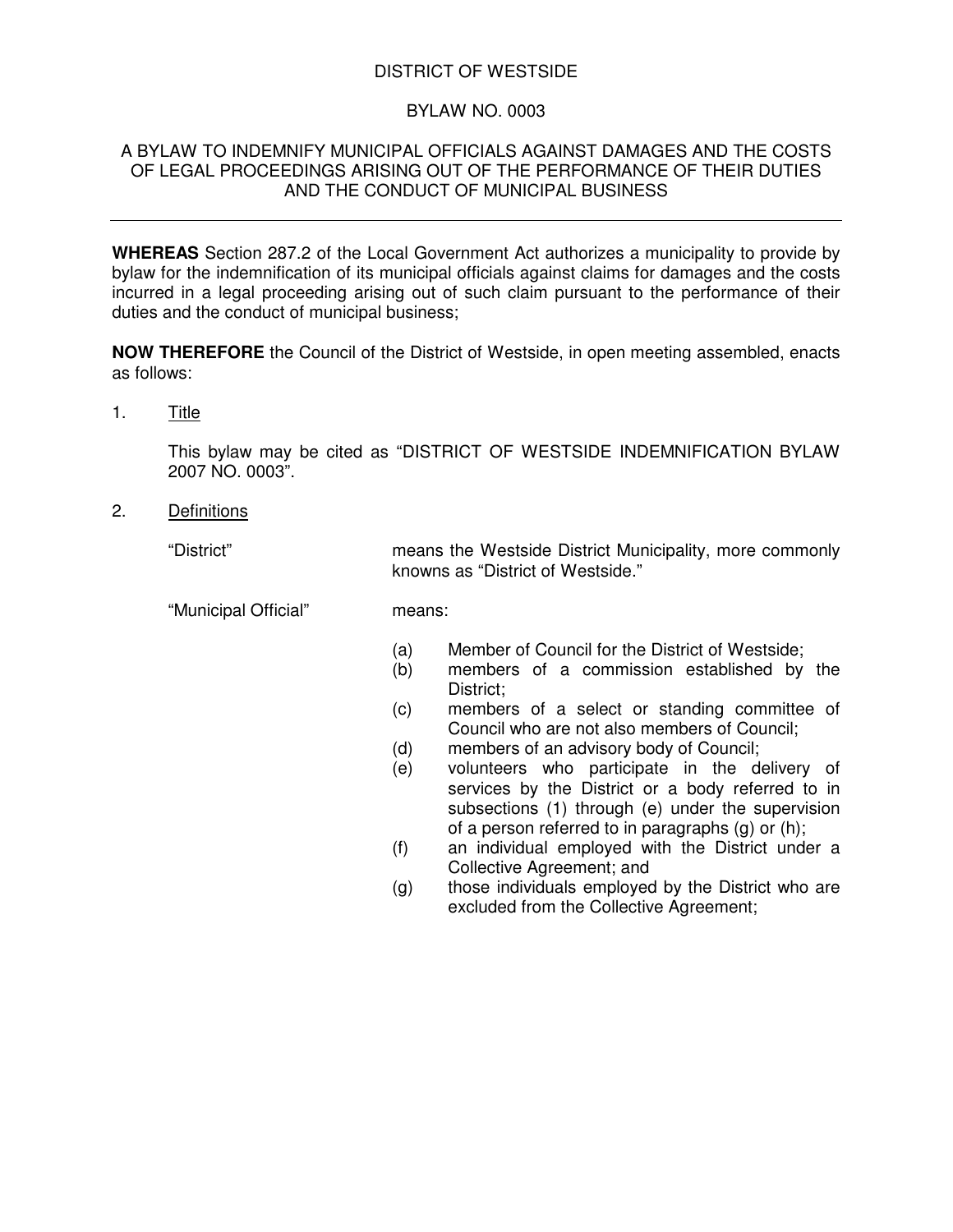### 3. Indemnification

The District will:

- (a) indemnify a Municipal Official for any costs reasonably required or incurred to defend an action or prosecution brought against the Municipal Official in connection with the exercise or intended exercise of his or her powers or the performance or intended performance of his or her duties or functions, including amounts required to satisfy a judgment, award or penalty imposed in such an action or prosecution.
- (b) The District will indemnify a Municipal Official for any legal costs reasonably required or incurred in relation to a proceeding that involves the Services of the municipality or the conduct of municipal business.

#### 4. Former Municipal Officials

The terms "Municipal Officials" include persons who are former "Municipal Officials," as applicable, but only in relation to the exercise of powers or the performance of duties or functions for or on behalf of the District.

- 5. Exclusions from Indemnification
	- (a) Notwithstanding Section 3 and 4 above, the District will not pay or indemnify a Municipal Official for any fine or penalty imposed as a result of the Municipal Official's conviction for an offense that is not a strict or absolute liability offence.
	- (b) Further, Section 3 and 4 above does not apply in any case where the Municipal Official:
		- (i) has not acted within the scope of his or her duties;
		- (ii) has been grossly negligent or dishonest, or engaged in willful or malicious misconduct; or
		- (iii) in the case of an officer or employee, has acted contrary to the terms and conditions of his or her employment, or contrary to law, or has acted contrary to an order given by a person in authority over him or her; or
		- (iv) in the case of a Council Member, has acted in a conflict of interest with the District or otherwise not in accordance with his or her duties.
	- $(c)$  If a court or tribunal makes a finding listed in subsections 5 (b) (i) to (iv) of this bylaw, and the District has already paid the costs or damages of the Municipal Official, the Municipal Official must repay those costs or damages to the District.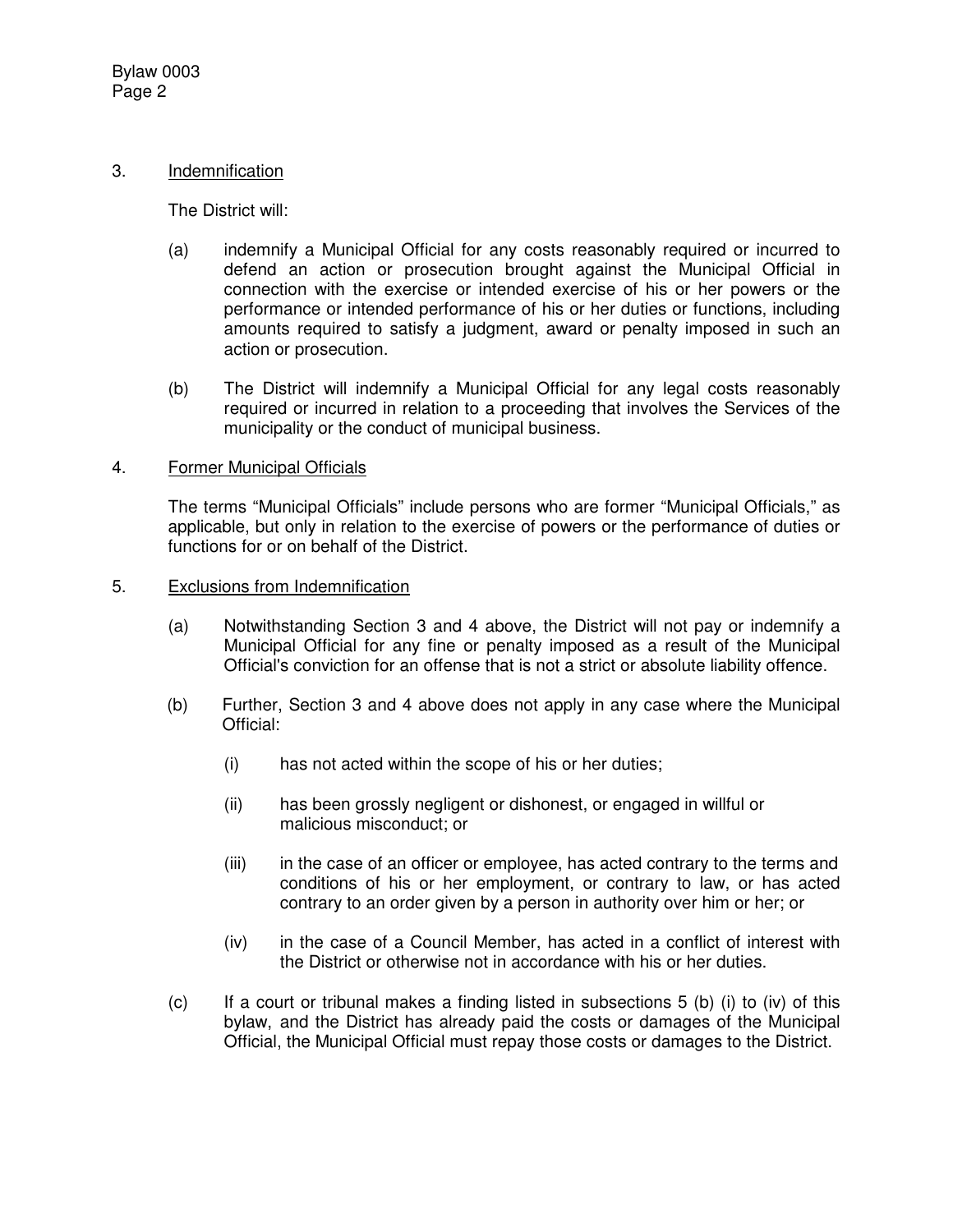Bylaw 0003 Page 3

#### 6. Indemnification Process

- (a) Where indemnity is or may be claimed under this bylaw by a Municipal Official, the Municipal Official shall, within 7 days of receipt, forward to the Corporate Officer appointed by the Members of Council under section 148 of the *Community Charter*, every statement of claim, writ of summons, information letter, document or advice relating to the claim or prosecution in respect of which the indemnity is or may be claimed.
- (b) Upon receipt of all information available under section 6 (a) above, the Corporate Officer must make a determination as to whether the Municipal Official is entitled to indemnification pursuant to this bylaw, and in order to make this determination, may request additional information from the Municipal Official, which must be provided to the best of the Municipal Official's knowledge and ability.
- (c) If the Corporate Officer determines that the Municipal Official is entitled to indemnity, pursuant to this bylaw, the Corporate Officer shall proceed to provide the indemnity to the Municipal Official, and report the provision of the indemnity to Council at its next regular meeting or, if necessary, at a special Council meeting.
- (d) Where indemnity is or may be claimed under this bylaw by a Municipal Official, the Municipal Official shall not:
	- (i) voluntarily assume any liability, settle any claim, or enter any plea except at his or her own cost, and no indemnification shall be paid in relation to any such assumption of liability, settlement or plea; nor
	- (ii) interfere with the District in any negotiation or settlement in any legal proceedings with respect to the claim or prosecution.
- (e) Whenever requested by the District or its legal counsel, a Municipal Official shall:
	- (i) assist in securing information and evidence and the attendance of witnesses;
	- (ii) give evidence himself or herself; and
	- (iii) co-operate with the District in the defense of any action or proceeding or in the prosecution of any appeal taken by the District on behalf of the Municipal Official.
- (f) The District or its insurer will have sole discretion to appoint legal counsel to defend the claim or prosecution.
- (g) It is a condition precedent to the District's liability to indemnify a Municipal Official, as provided in this bylaw, that the Municipal Official shall comply with the provisions of subsections 6 (a), (b), (d) , (e) and (f) of this bylaw.